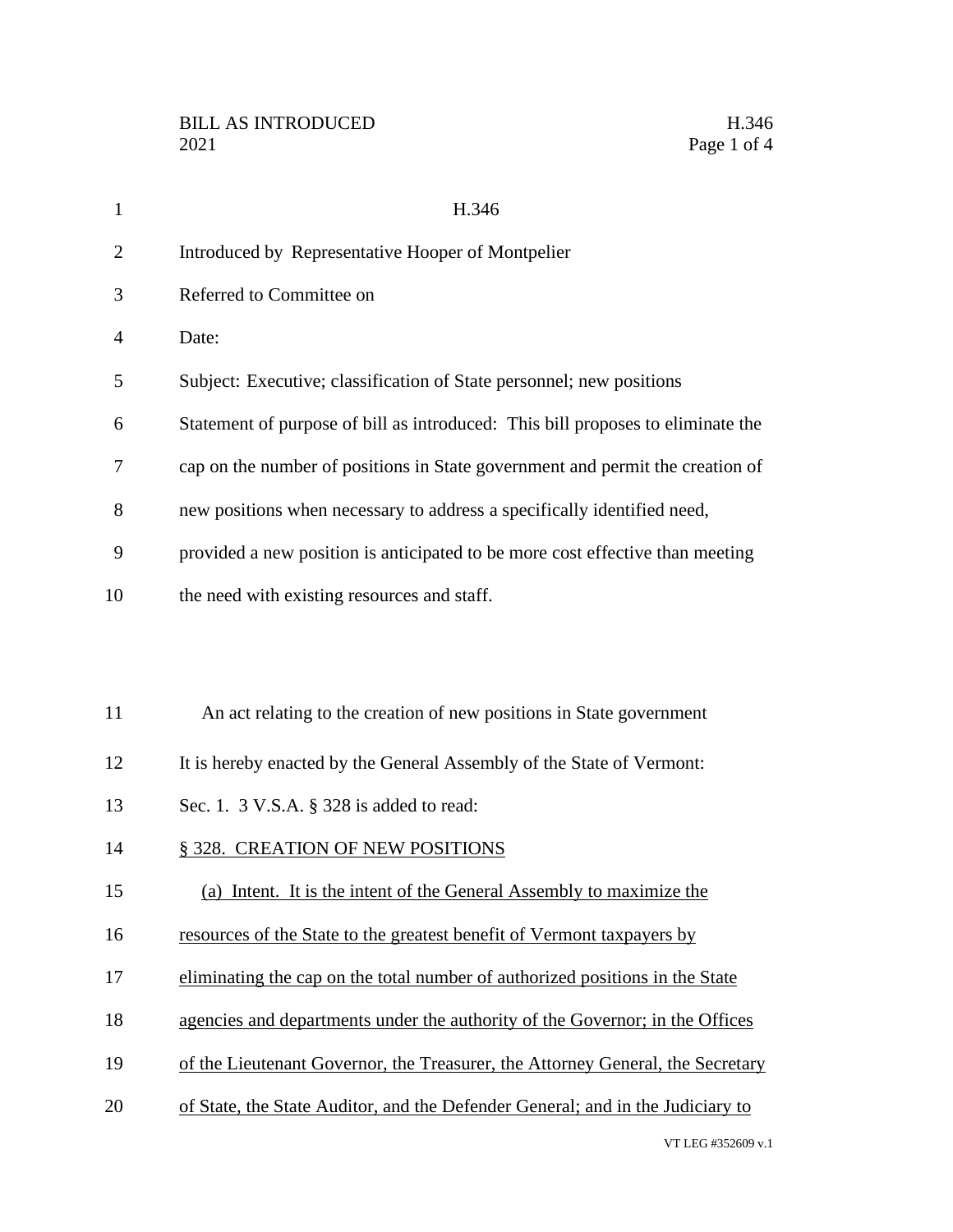| $\mathbf{1}$   | allow for more effective management of costs of overtime, compensatory time,          |
|----------------|---------------------------------------------------------------------------------------|
| $\overline{2}$ | temporary employees, and contractual work by permitting the creation of new           |
| 3              | positions pursuant to the provisions of subsection (b) of this section.               |
| 4              | (b) Creation of positions.                                                            |
| 5              | (1) For the State agencies and departments under the authority of the                 |
| 6              | Governor, upon request of an appointing authority the Secretary of                    |
| 7              | Administration may approve, in writing, the creation of a new permanent               |
| 8              | position in the appropriate department or agency in order to address a specific       |
| 9              | need identified by the appointing authority.                                          |
| 10             | (2) For the Offices of the Lieutenant Governor, the Treasurer, the                    |
| 11             | Attorney General, the Secretary of State, the State Auditor, and the Defender         |
| 12             | General, the relevant office holder may approve, in writing, the creation of a        |
| 13             | new permanent position to address a specifically identified need.                     |
| 14             | (3) For the Judiciary, the Court Administrator may approve, in writing,               |
| 15             | the creation of a new permanent position to address a specifically identified         |
| 16             | need.                                                                                 |
| 17             | $(4)(A)$ The appropriate authority may only approve the creation of a new             |
| 18             | position pursuant to subdivisions $(1)$ through $(3)$ of this subsection $(b)$ if the |
| 19             | creation of the new position is anticipated to be more cost effective than            |
| 20             | meeting the identified need with existing resources, including through the use        |
| 21             | of overtime or compensatory time for existing State employees.                        |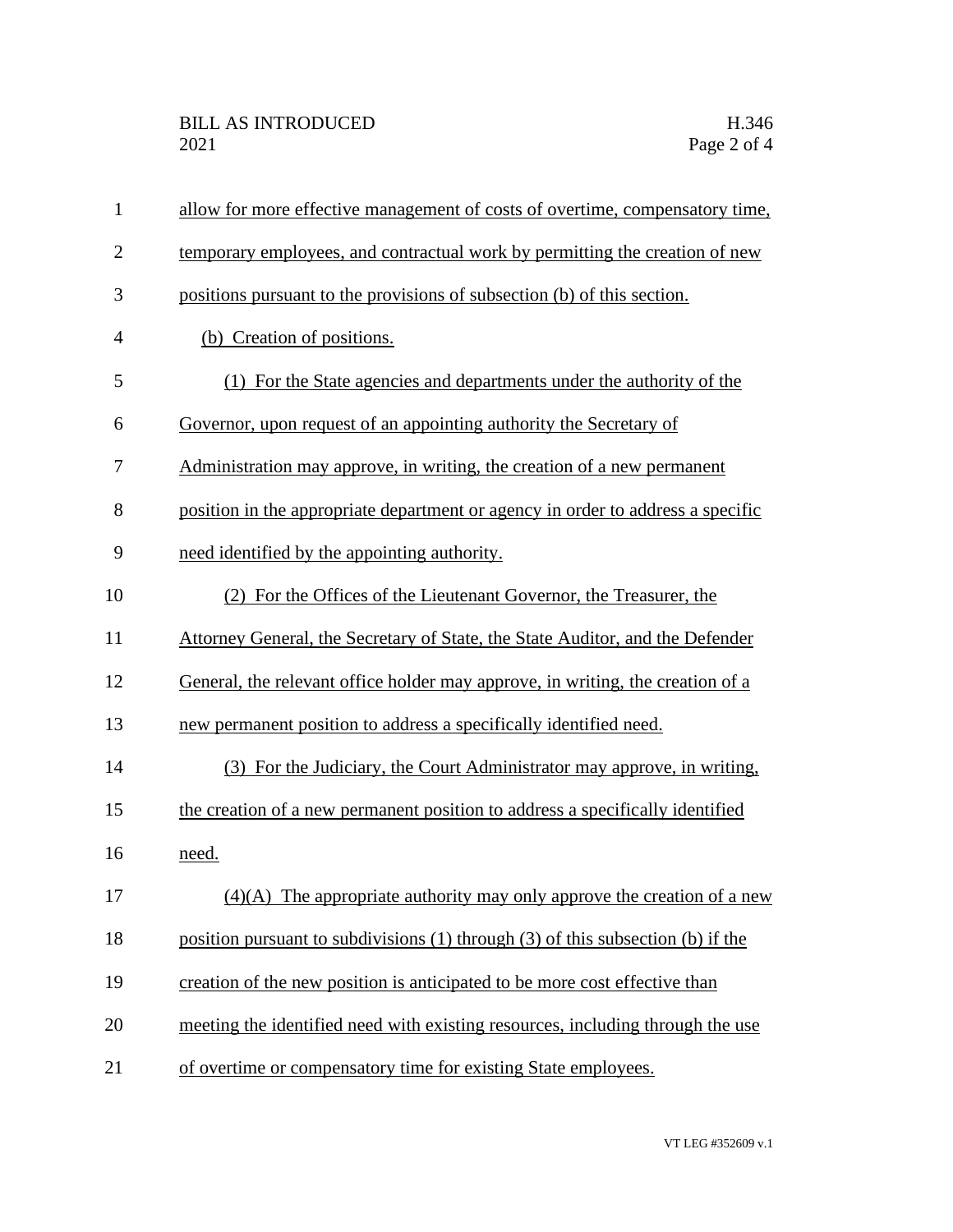| $\mathbf{1}$   | (B) Any new position created pursuant to this subsection (b) shall be               |
|----------------|-------------------------------------------------------------------------------------|
| $\mathbf{2}$   | funded within existing appropriations and shall not be transferrable outside the    |
| 3              | office, agency, or department in which it is created.                               |
| $\overline{4}$ | (c) Reporting requirements.                                                         |
| 5              | (1) Not later than 15 days before a position created pursuant to                    |
| 6              | subsection (b) of this section will be established, the authorizing authority shall |
| 7              | submit to the Joint Fiscal Committee, the Government Accountability                 |
| 8              | Committee, and the House and Senate Committees on Government Operations             |
| 9              | a written report identifying the position to be created, the reason for the         |
| 10             | creation of the position, the method used to evaluate the cost-effectiveness of     |
| 11             | creating the position, and the expected short- and long-term impacts of creating    |
| 12             | the position on the budget of the relevant agency, department, or office or on      |
| 13             | the budget of the Judiciary.                                                        |
| 14             | (2) Annually, as part of its budget presentation, the Judiciary and any             |
| 15             | office or State agency or department in which, during the prior fiscal year, one    |
| 16             | or more new positions was created pursuant to this section shall report on the      |
| 17             | number and type of positions created, the source of funds used to support each      |
| 18             | position created, the performance and cost outcomes associated with each            |
| 19             | position created, and whether the projected budgetary outcomes identified           |
| 20             | pursuant to subdivision (1) of this subsection have been realized.                  |